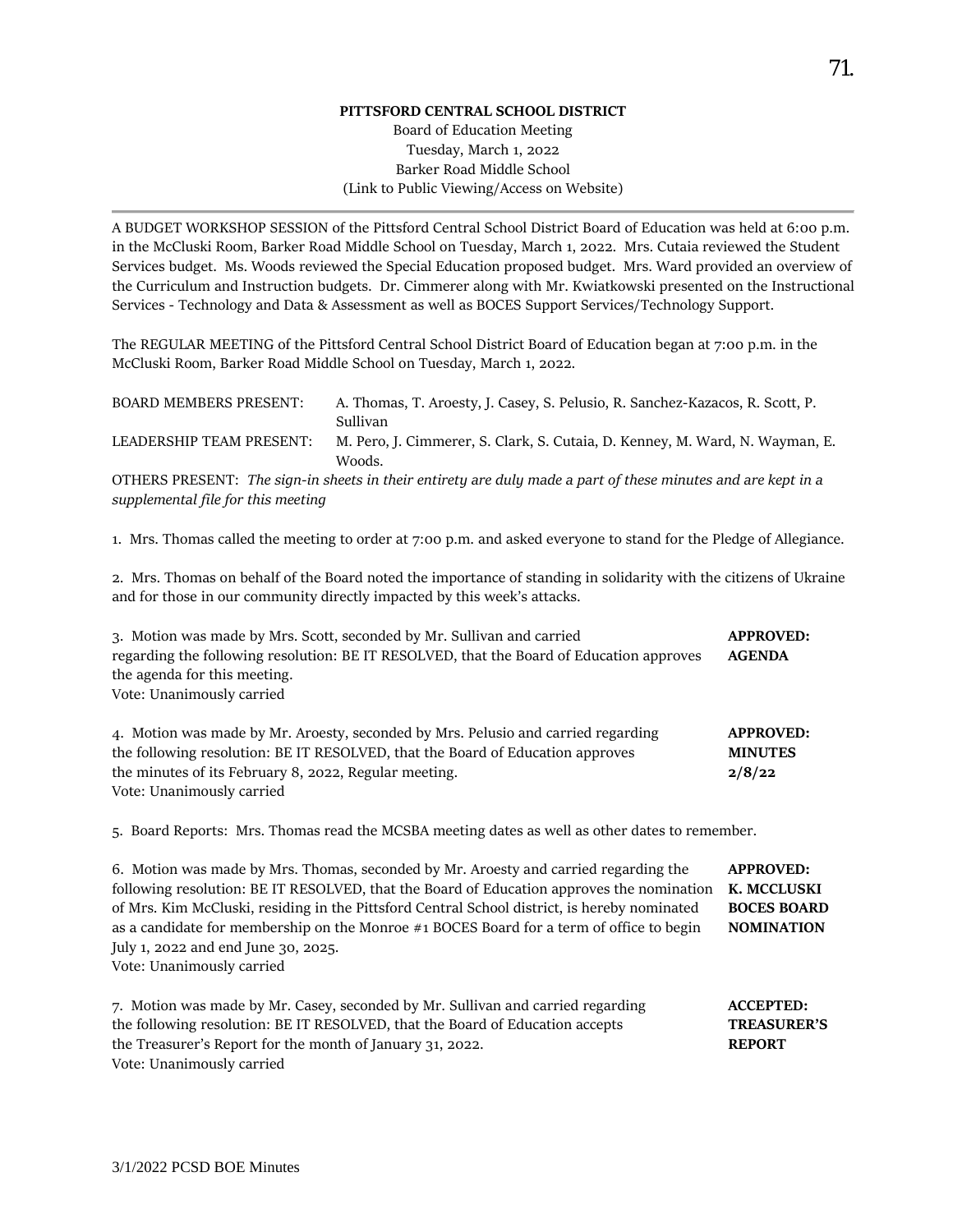8. Motion was made by Mrs. Pelusio, seconded by Mrs. Scott and carried **APPROVED:** regarding the following resolution: BE IT RESOLVED, that the Board of Education, upon the **PROFESSIONAL**  Superintendent's recommendation, approves the following Professional Staff Report: **STAFF REPORT**  Vote: Unanimously carried

#### A. Appointment – Certificated Staff

| Name:                  | Sara Forbes               |
|------------------------|---------------------------|
| Position:              | <b>SHS Biology</b>        |
| Type of Position:      | Probationary              |
| Tenure Area:           | Science                   |
| Probationary Period:   | $02/28/2022 - 02/27/2026$ |
| Certification:         | Professional              |
| Salary:                | \$52,206.00               |
| <b>Effective Date:</b> | 02/28/2022                |

B. Appointment – School Related Professional

| Jeremy Hammond       |
|----------------------|
| MHS Paraprofessional |
| <b>Full Time</b>     |
| \$22,453.00          |
| 03/02/2022           |
|                      |

#### C. Appointment – Managerial/Confidential

| Name:                  | Rebecca Tufano     |
|------------------------|--------------------|
| Position:              | Payroll Supervisor |
| Type of Position:      | Civil Service      |
| Salary:                | \$65,000.00        |
| <b>Effective Date:</b> | February 28, 2022  |

D. Appointment – Supervisory & Technical

| Name:             | Cheryl Muscarella  |
|-------------------|--------------------|
| Position:         | Research Assistant |
| Type of Position: | Civil Service      |
| Salary:           | \$38,500.00        |
| Effective Date:   | February 28, 2022  |

# E. Retirement – Supervisory & Technical – see attached

| <b>First Name</b> | Last Name | Location | <b>Position</b>      | <b>Yrs. In District</b> | <b>Retirement Date</b> |
|-------------------|-----------|----------|----------------------|-------------------------|------------------------|
| Cathy             | Kauffman  | DΟ       | Computer Application | 12.9                    | 03/31/2022             |
|                   |           |          | Specialist           |                         |                        |

F. Resignations – School Related Professional – see attached Natalie Shull Jason Sackett

# 72.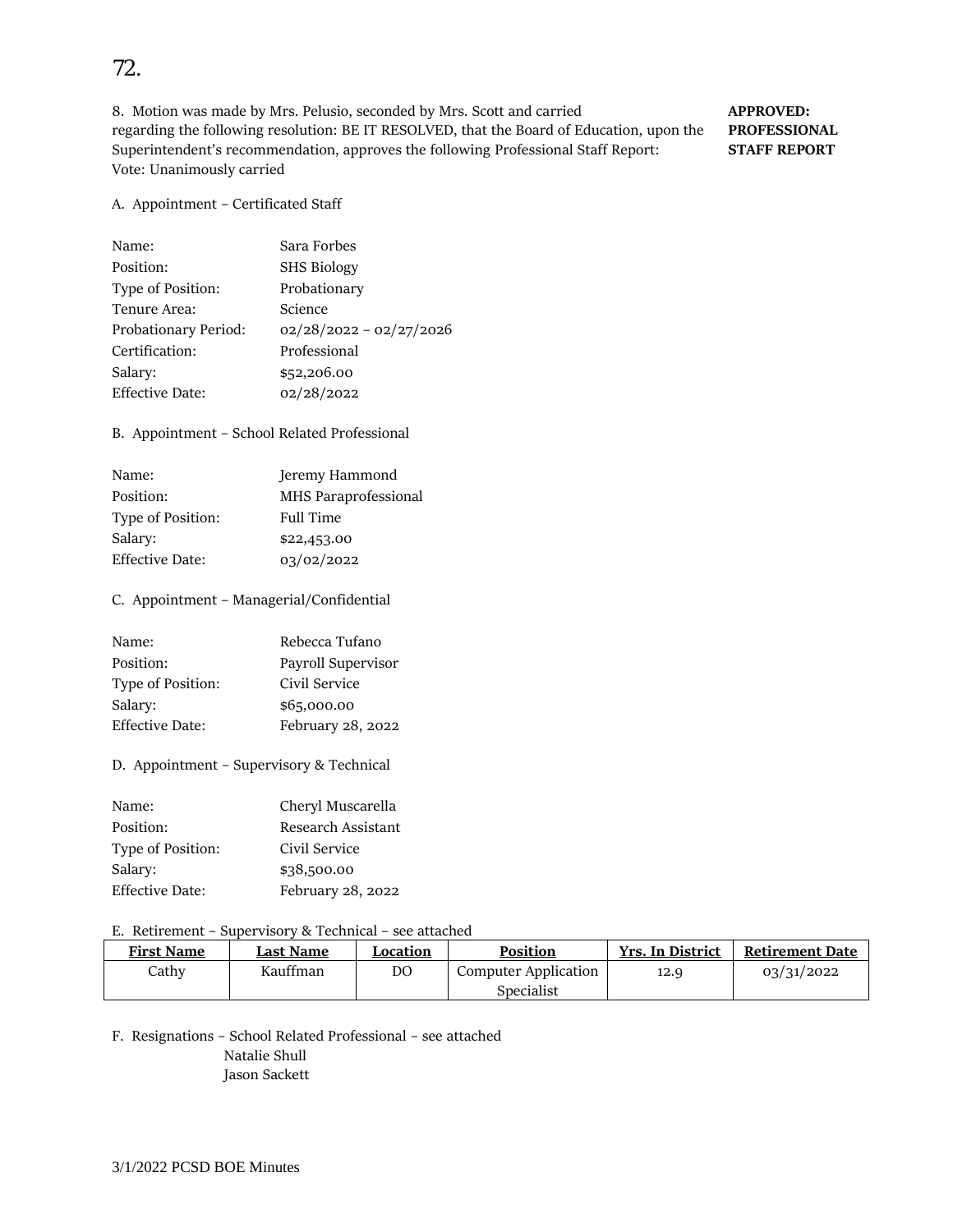### G. Resignation – Claims Auditor Cynthia Heagerty

 $C$ LEDICAL

H. Spring Staff Coaching Salaries – see attached

9. Motion was made by Mr. Aroesty, seconded by Mrs. Sanchez-Kazacos and carried **APPROVED:**  regarding the following resolution: BE IT RESOLVED, that the Board of Education, upon the **SUPPORT**  Superintendent's recommendation, approves the following Support Staff Report: **STAFF REPORT**  Vote: Unanimously carried

| CLENCAL               |                      |             |                |               |               |
|-----------------------|----------------------|-------------|----------------|---------------|---------------|
| <b>APPOINTMENTS</b>   | <b>POSITION</b>      | <b>BLDG</b> | <b>HOURS</b>   | <b>DATE</b>   | <b>SALARY</b> |
| Taylor Badger         | Payroll Clerk        |             | BRMSE 37.5 wk. | 02/28/2022    | \$31,281.00   |
| <b>CLERICAL</b>       |                      |             |                | <b>LENGTH</b> |               |
| <b>RETIREMENTS</b>    | <b>POSITION</b>      | <b>BLDG</b> |                | OF SVC        | <b>DATE</b>   |
| Sandra Dyer-Wigg      | Office Clerk III     | <b>BRMS</b> |                | 16 yrs.       | 06/28/2022    |
| <b>TRANSPORTATION</b> |                      |             |                |               |               |
| <b>APPOINTMENTS</b>   | <b>POSITION</b>      | <b>BLDG</b> | <b>HOURS</b>   | <b>DATE</b>   | <b>SALARY</b> |
| Nikki Dudley          | <b>Bus Attendant</b> | TMF         | 22.5 wk.       | 02/07/2022    | \$13,750.00   |
| John Lodge            | <b>Bus Driver</b>    | <b>TMF</b>  | 22.5 wk.       | 12/30/2021    | \$18,333.00   |
| <b>Jason Swarts</b>   | <b>Bus Attendant</b> | <b>TMF</b>  | 22.5 wk.       | 02/28/2022    | \$13,749.75   |
| CUSTODIAL/MAINTENANCE |                      |             |                |               |               |
| <b>APPOINTMENTS</b>   | <b>POSITION</b>      | <b>BLDG</b> | <b>HOURS</b>   | <b>DATE</b>   | <b>SALARY</b> |
| Devon Valdez          | Cleaner              | <b>MHS</b>  | 40 wk.         | 12/13/2021    | \$30,386.00   |
| CUSTODIAL/MAINTENANCE |                      |             |                | <b>LENGTH</b> |               |
| <b>TERMINATIONS</b>   | <b>POSITION</b>      | <b>BLDG</b> |                | OF SVC        | <b>DATE</b>   |
| Kayla Abril           | Cleaner              | <b>SHS</b>  |                | Never Showed  | 02/14/2022    |
| <b>FOOD SERVICE</b>   |                      |             |                | <b>LENGTH</b> |               |
| <b>RESIGNATIONS</b>   | <b>POSITION</b>      | <b>BLDG</b> |                | OF SVC        | <b>DATE</b>   |
| Steven Krouth         | Food Service Worker  | <b>CRMS</b> |                | $3$ mos.      | 02/25/2022    |
| <b>FOOD SERVICE</b>   |                      |             |                | <b>LENGTH</b> |               |
| <b>TERMINATIONS</b>   | <b>POSITION</b>      | <b>BLDG</b> |                | OF SVC        | <b>DATE</b>   |
| Andrea Vitello        | Food Service Worker  | <b>TMF</b>  |                | Never Showed  | 02/14/2022    |

Mr. Clark also noted the first reading of a tenure recommendation.

10. Motion was made by Mr. Sullivan, seconded by Mrs. Sanchez-Kazacos and carried **APPROVED:**  regarding the following resolution: BE IT RESOLVED, that the Board of Education approves **CODE OF**  the second reading of the Code of Conduct. **CONDUCT**

11. Special Education Report: Mrs. Woods noted that CSE and CPSE items would be acted upon this evening under the Consent Agenda.

12. Superintendent's Report: Mr. Pero noted the donation of \$1,500.00 from Mendon Center PTSA for the purchase of Art Supplies at Mendon Center Elementary School.